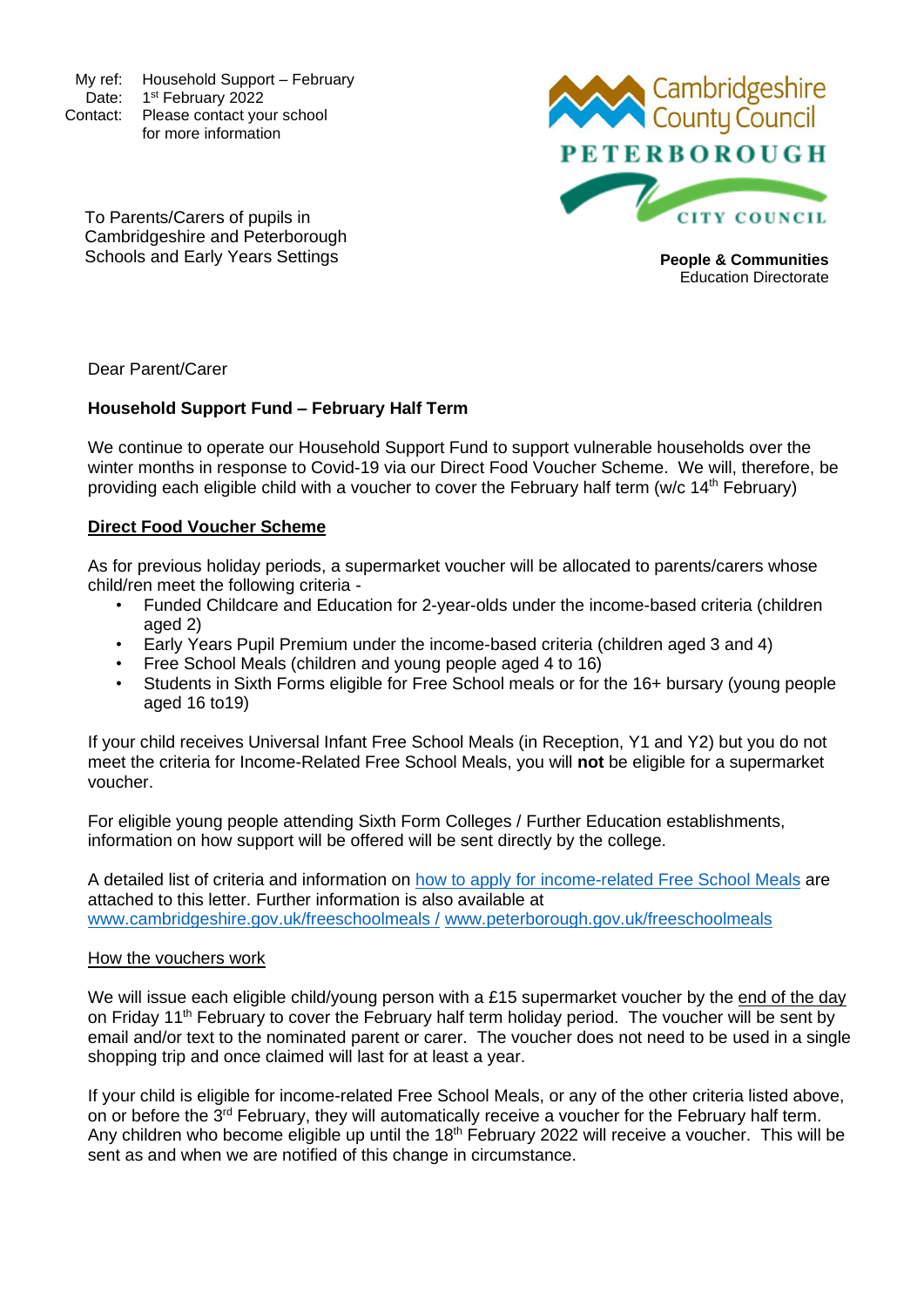Details of the supermarkets which will accept the vouchers and how the voucher scheme works can be found in the frequently asked questions document sent with this letter. As a result of the conditions of the grant, **all** unclaimed February half term vouchers will be withdrawn on the **25th March**. Once you select a supermarket, the voucher will not be withdrawn and will be valid in line with the date on the voucher claimed. If you **do not** wish to receive the food vouchers, please let your school or setting know as soon as possible so that we can reallocate them. If you would like information and ideas on how to eat more healthily as a family, NHS Change4life has lots of useful information - [https://www.nhs.uk/change4life/recipes.](https://www.nhs.uk/change4life/recipes)

If your child was eligible on or before the 3<sup>rd</sup> February and you have not received your voucher by the **end of the Friday 11th February** or have any queries about this scheme, please contact [winter.support@cambridgeshire.gov.uk](mailto:winter.support@cambridgeshire.gov.uk) Please include in any correspondence the name of your child, their date of birth and which education establishment they attend. This will avoid a delay in responding to your query.

### Wider Support

We understand that there are many families eligible for the Direct Food Voucher Scheme that may need further support this winter. We also know there will be families who don't meet the above criteria but are in need of support. Support can be accessed directly from the Council at:

- For families in Cambridgeshire <https://www.cambridgeshire.gov.uk/household-support-fund>
- For families in Peterborough <https://www.peterborough.gov.uk/household-support-fund>

There is also a network of trusted partners who can help you access further support including information and advice, as well as further food and fuel support or access to other essential supplies. Further details can be found at the above websites.

If you are unable to access the information online, you can call the wider support team on 0345 045 5219. The team is available Monday – Friday 9am-5pm.

Yours sincerely,

Jonathan Lewis Service Director – Education, Cambridgeshire County Council and Peterborough City Council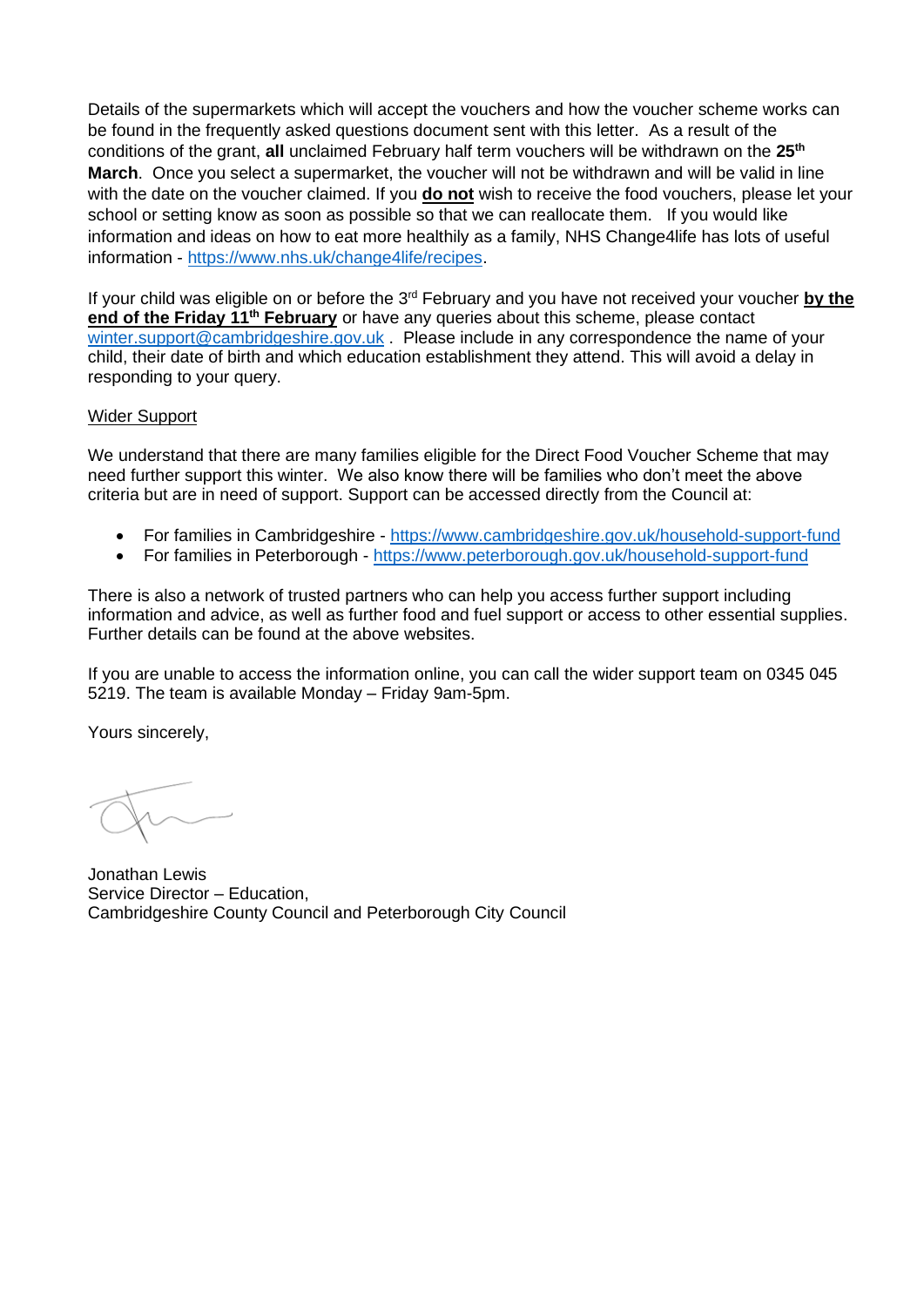# **Appendix 1 – Eligibility for Direct Voucher Scheme**

#### Parents eligible for Funded Childcare and Education for 2-yearolds under the income-based criteria (children aged 2)

In order to qualify you must be in receipt of one of the following benefits:

- Income Support
- Income-based Jobseeker's Allowance (JSA)
- Income-related Employment and Support Allowance (ESA)
- Universal Credit, and your household income is £15,400 a year or less after tax, not including benefit payments
- Tax credits, and your household income is £16,190 a year or less before tax
- The guaranteed element of Pension Credit
- The Working Tax Credit 4-week run on (the payment you get when you stop qualifying for Working Tax Credit)

### [https://www.gov.uk/help-with-childcare-costs/free-childcare-2-year](https://www.gov.uk/help-with-childcare-costs/free-childcare-2-year-olds)[olds](https://www.gov.uk/help-with-childcare-costs/free-childcare-2-year-olds)

### Parents eligible for Early Years Pupil Premium under the incomebased criteria (children aged 3 and 4)

In order to qualify you must be in receipt of one of the following benefits:

- Income [Support](https://www.gov.uk/income-support)
- Income-based [Jobseeker's](https://www.gov.uk/jobseekers-allowance) Allowance
- Income-related [Employment](https://www.gov.uk/employment-support-allowance) and Support Allowance
- Support under part six of the [Immigration](http://www.legislation.gov.uk/ukpga/1999/33/part/VI) and Asylum Act [1999](http://www.legislation.gov.uk/ukpga/1999/33/part/VI)
- The guaranteed element of State [Pension](https://www.gov.uk/pension-credit) Credit
- Child Tax [Credit](https://www.gov.uk/child-tax-credit) (provided you are not also entitled to [Working](https://www.gov.uk/working-tax-credit) Tax Credit) and have an annual gross income of no more than £16,190
- [Working](https://www.gov.uk/working-tax-credit) Tax Credit run-on, which is paid for 4 weeks after you stop qualifying for Working Tax Credit

• Universal Credit - your household income must be less than £7,400 a year after tax not including any benefits you get

## <https://www.gov.uk/get-extra-early-years-funding>

# Parents eligible for Free School Meals (children and young people aged 4 to 16)

In order to qualify you must be in receipt of one of the following benefits:

- Income Support
- Income-based Jobseeker's Allowance
- Income-related Employment and Support Allowance
- Support under Part VI of the Immigration and Asylum Act 1999
- The guaranteed element of Pension Credit
- Child Tax Credit (provided you're not also entitled to Working Tax Credit and have an annual gross income of no more than £16,190)
- Working Tax Credit run-on paid for 4 weeks after you stop qualifying for Working Tax Credit
- Universal Credit if you applied on or after 1 April 2018 your household income must be less than £7,400 a year (after tax and not including any benefits you get)

Children who get paid these benefits directly, instead of through a parent or guardian, can also get Free School Meals.

If you wish to apply for a Free school meal, please apply online at [www.cambridgeshire.gov.uk/freeschoolmeals](http://www.cambridgeshire.gov.uk/freeschoolmeals/) [www.peterborough.gov.uk/freeschoolmeals](http://www.peterborough.gov.uk/freeschoolmeals)